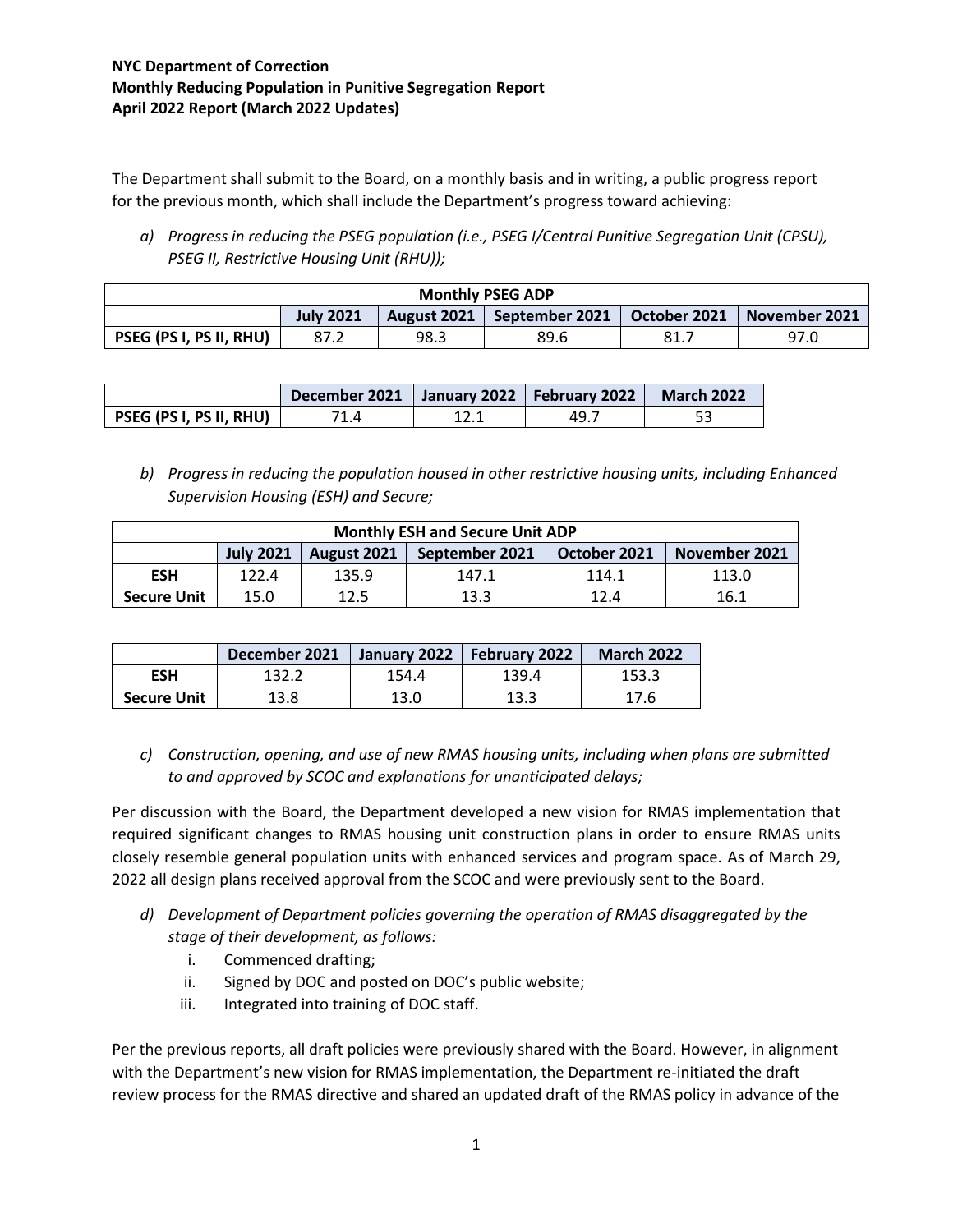## **NYC Department of Correction Monthly Reducing Population in Punitive Segregation Report April 2022 Report (March 2022 Updates)**

March Public Board meeting. All RMAS-related policies will be signed and promulgated at the time of RMAS implementation.

- *e) Implementation of training on RMAS, including:*
	- i. Status of curriculum development;
	- ii. Number of staff scheduled to be trained disaggregated by uniform and non-uniform status;
	- iii. Number of staff who have been trained, disaggregated by uniform and non-uniform status.

Per the previous report, the Department finalized RMAS training materials and the full training curricula was shared with the Board. The Department relaunched multi-disciplinary RMAS training on March 7, 2022 with classes of up to 20 uniform staff on two tours in order to train up to 40 uniform staff per week. Additional non-uniform staff are included in trainings as they are onboarded. To date, the Department trained 199 uniform and 31 non-uniform staff. An additional 28 uniform and 12 non-uniform staff have completed partial training.

*f) Implementation of programming in RMAS.*

RMAS programming will be individualized and geared to address the root causes of violent behavior. The Department acknowledges the critical function of programming and meaningful engagement in maintaining safe and secure facilities. The Department is currently in the process of hiring and onboarding additional program counselors and support staff who will receive the RMAS training alongside uniform staff. The Department completed the drafting of a programming plan and sample daily engagement schedules for individuals in RMAS Levels 1 and 2. These plans are subject to change as implementation develops and were provided in the Department's Comprehensive Transition Plan submitted to the Board on August 9, 2021 as required by §6-26(b).

*g) The provision of services such as recreation, visits, and privileges in the general population which exceed the requirements of the Minimum Standards outlined in Chapter 1 of Title 40 of the Rules of the City of New York;*

All services in general population adhere to the requirements of Board Minimum Standards with alterations in accordance with public health guidance related to COVID-19. The Department continues to provide free telephone calls in excess of the Board Minimum Standards, as well as free weekly postage. The Department additionally operates commissary for individuals in custody. Video visits are provided in addition to in-person visits.

*h) Any deviations from the detailed timelines and benchmarks set forth in the plan required by 40 RCNY § 6-26(b);*

The Department remains committed to implementing RMAS and the entirety of the Board's rule in a detailed manner compliant with both the various constituent rule requirements and the broader spirit of